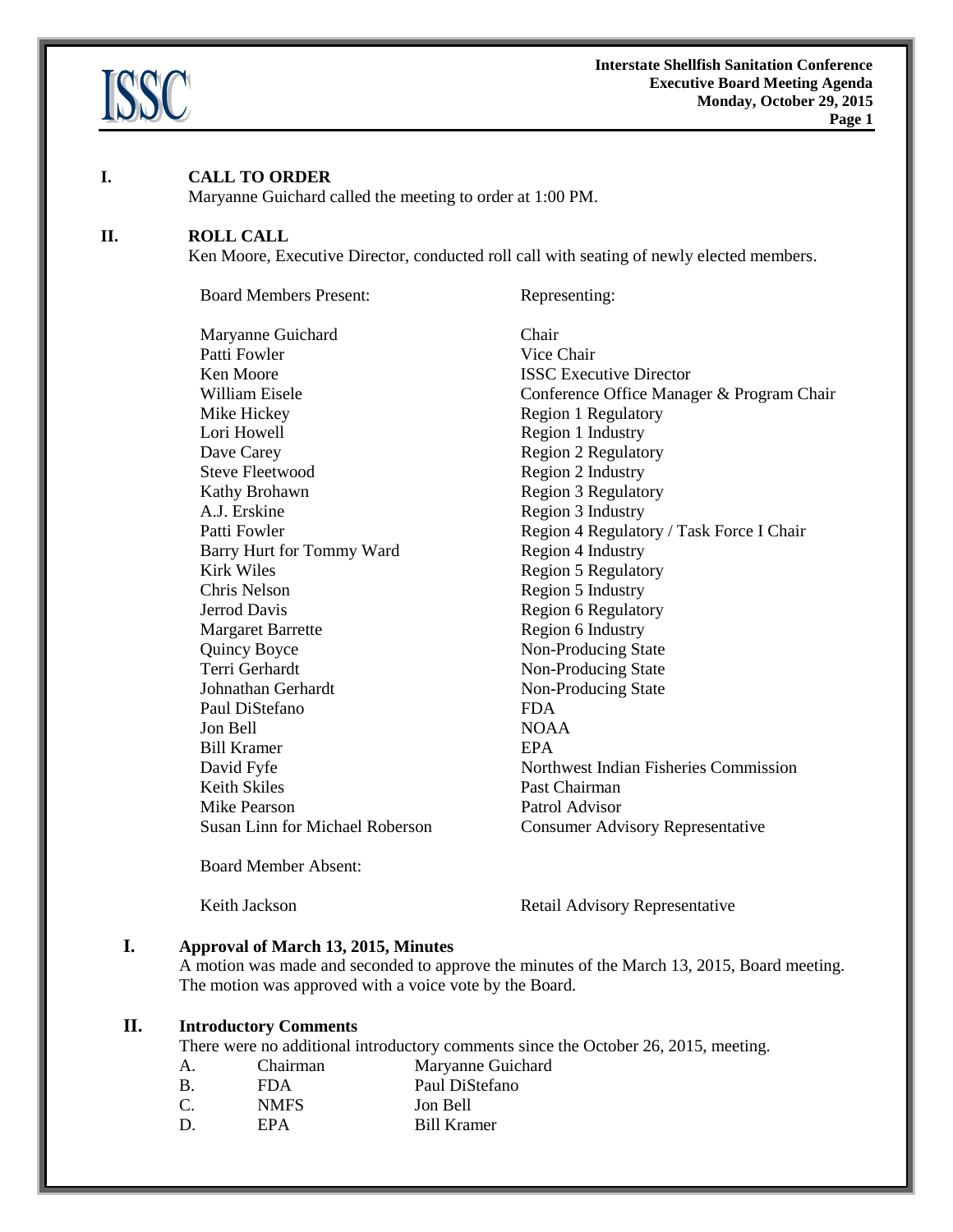



- A. 2016 Executive Board Meeting Ken Moore advised that Charleston, SC would be considered at for the 2016 spring Board meeting in addition to Jacksonville, Florida and Savannah, Georgia.
- B. 2017 Biennial Meeting Ken Moore advised that the next Biennial Meeting will be held on the East Coast. He said the first full week after Labor Day in September is being considered.

# **IV. Committee Reports**

- A. Nominating Committee Report
	- 1. Executive Board Election
		- Bill Eisele advised the Board that the Nominating Committee recommended Patti Fowler as Chairperson of the Executive Board and Johnathan Gerhardt as Vice Chair. The Board approved the recommendation with voice vote.
- B. Executive Committee
	- 1. Grant Update
		- Ken Moore provided updates on the following grants:
		- a. FDA Cooperative Agreement
		- b. FDA Grant Supplement Vibrio Studies
		- c. FDA Small Conference Grant
		- d. NoreCore Grant Projects
	- 2. Current Financial Statement

Ken Moore advised that the current financial statement had been posted on the board at the Executive Office location in the hotel.

3. 2016 Draft Budget

Ken Moore advised that a final 2016 budget would be provided to the Board for approval at the 2016 spring Board meeting.

4. Travel Assistance

Ken Moore reported that increased State membership fees to supplement travel assistance to voting delegates to attend Biennial Meeting would be implemented with the 2016 State membership fees. Ken also advised the Board that the Executive Committee recommended development of a travel policy. A motion was made and seconded that the Executive Committee develop a travel policy to bring back to the Board at a future meeting for approval. The motion was approved with a voice vote by the Board.

- 5. ISSC Work Plans
	- a. 2015 Work Plan Evaluation
	- b. 2016 Draft Work Plan

Ken Moore advised the Board that these two plans will be in final form for approval at the 2016 March Board meeting.

## C. Unresolved Issues Committee

Ken Moore presented the background on the unresolved issue involving the State of Maryland and FDA. Ken said that Board action was needed to adopt the Committee recommendations. A motion was made and seconded that the Executive Board communicate the findings of the Committee with the State of Maryland. Following discussion. A motion was made and seconded to request FDA provide compliance documents to States for comment. Paul DiStefano said FDA needs a formal request from ISSC. The motion carried with a voice vote by the Board.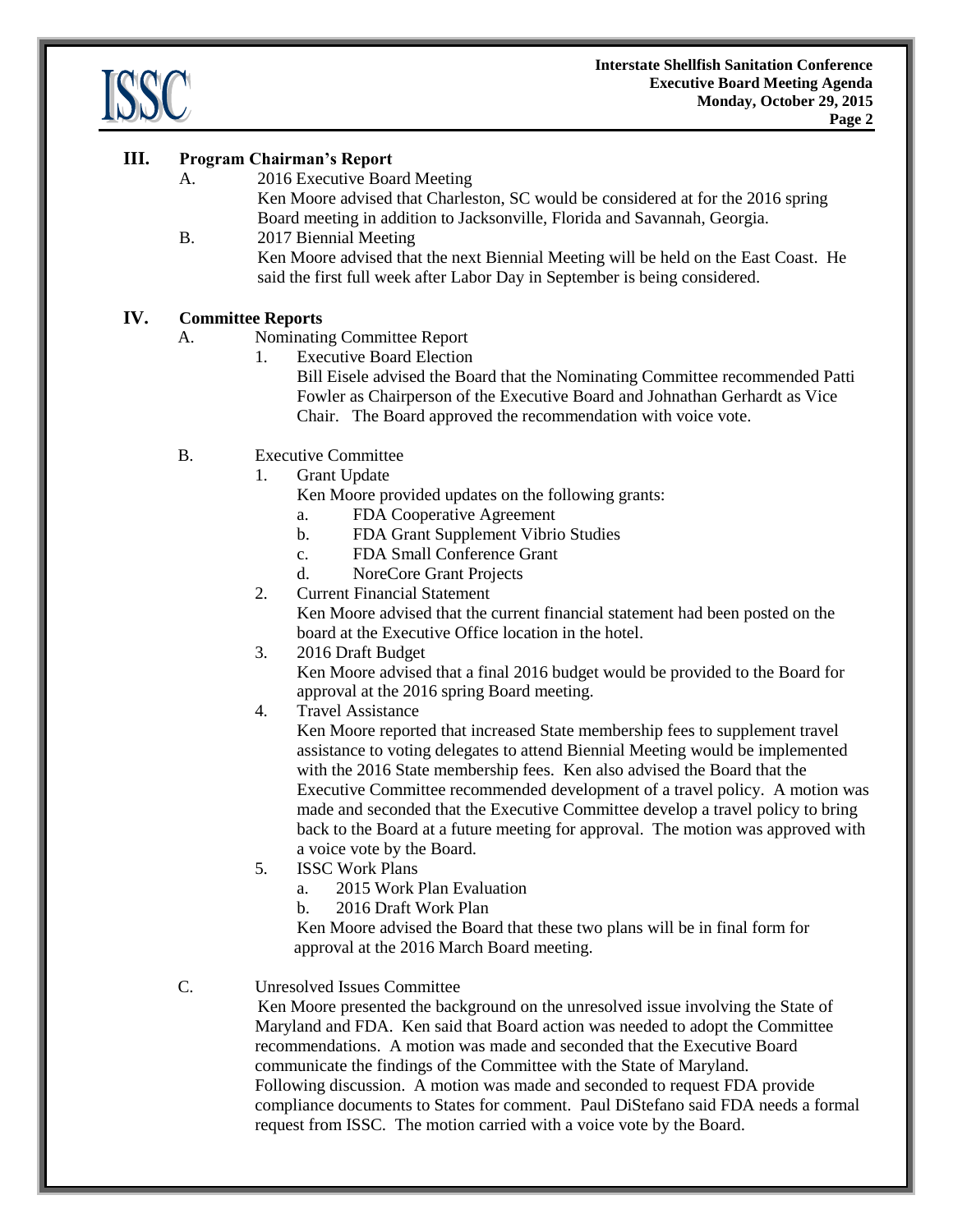

## D. Biotoxin Committee

Ken Moore presented committee report to Board. No action required by the Board.

## E. Education Committee

Johnathan Gerhardt reported that the Committee had reviewed the boater education video and found the video to be a useful tool. He said suggestions to improve the video were in the committee report (available upon request). The Committee recommended incorporating the suggestions if it is financially feasible. A motion was made and seconded that the ISSC Executive Office create a group of experts that can evaluate the last five (5) years of *V.v.* molluscan shellfish consumption and wound data and render an opinion regarding the prevalence and the contributing factors which lead to infection. The motion carried with a voice vote by the Board.

F. Foreign Relations

David Fyfe reported that EPA, FDA, and NOAA provided reports to the committee.

G. Import Assessment

No action was required by the Board.

H. Research Guidance Committee

Ken Moore reported for Bob Rheault. Ken asked to have four to five people to work with him on requests to funding agencies. A motion was made and seconded that the Board approve this motion. The motion carried with a voice vote by the Board.

# I. Traceability

Bill Dewey advised that he would like to work with Debra Scoville to develop proposal to submit to Conference for Food Protection. A motion was made and seconded that ISSC develop a proposal for submission to the Conference for Food Protection. The motion carried with a voice vote by the Board.

## **V. Old Business**

A. Vibrio Research Studies

Ken Moore advised that the final reports will be distributed when completed.

## **VI. New Business**

A. Recent Canadian *V.p.* Recall

Ken Moore explained that there are disagreements regarding notification requirements for Canada. Ken, Paul and John White met and are working on resolution of this issue.

# B. Proposals

1. Proposal 13-107

Ken Moore explained that the Aquaculture Committee recommendation 2 is intended to recommend a rewrite of the aquaculture chapter.

- 2. Proposal 13-200 Ken Moore said VMC recommendations 2 and 3 will be carried over to a future
	- Board meeting.
- 3. Proposal 13-204

Ken Moore informed the Board that when research reports are final the VMC will be requested to review and take appropriate action. Proposal 13-204 will be eliminated at that point.

4. Proposal 15-203

Ken Moore explained that this proposal involved a reporting requirement and ISSC will receive an annual report with monthly collection data.

5. Proposal 15-220